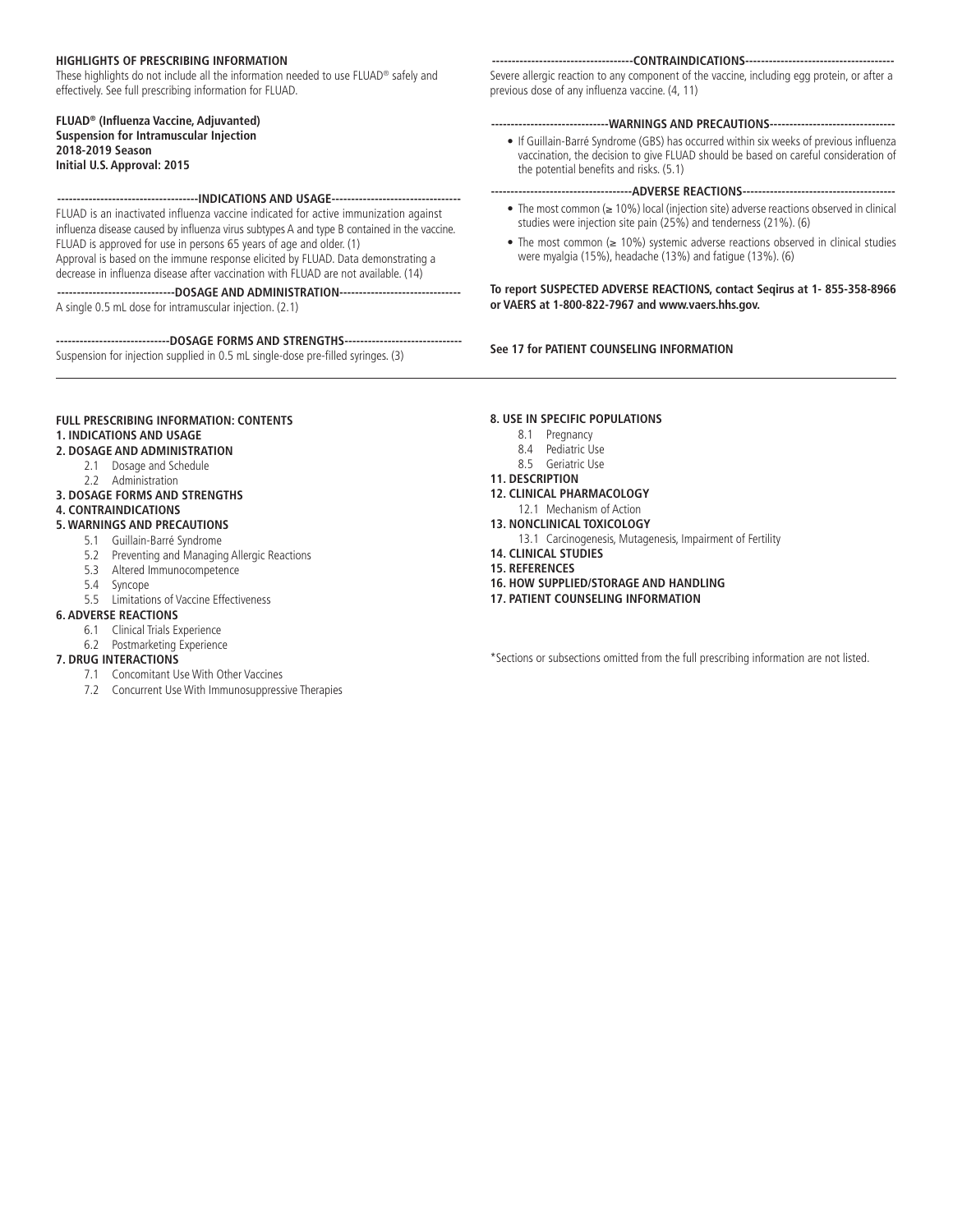# **FULL PRESCRIBING INFORMATION**

### **1. INDICATIONS AND USAGE**

FLUAD is an inactivated influenza vaccine indicated for active immunization against influenza disease caused by influenza virus subtypes A and type B contained in the vaccine. FLUAD is approved for use in persons 65 years of age and older. Approval is based on the immune response elicited by FLUAD. Data demonstrating a decrease in influenza disease after vaccination with FLUAD are not available. *[see Clinical Studies (14)]*

# **2. DOSAGE AND ADMINISTRATION**

# **For intramuscular injection only**

# **2.1. Dosage and Schedule**

Administer FLUAD as a single 0.5 mL intramuscular injection in adults 65 years of age and older.

## **2.2. Administration**

- Gently shake each syringe. FLUAD has a milky white appearance. Parenteral drug products should be inspected visually for particulate matter and discoloration prior to administration whenever solution and container permit *[see Description (11)]*. If either condition exists, FLUAD should not be administered.
- The vaccine should be administered by intramuscular injection, preferably in the region of the deltoid muscle of the upper arm. Do not inject the vaccine in the gluteal region or areas where there may be a major nerve trunk.

# **3. DOSAGE FORMS AND STRENGTHS**

FLUAD is a sterile suspension for intramuscular injection supplied in 0.5 mL single-dose pre-filled syringes.

## **4. CONTRAINDICATIONS**

Do not administer FLUAD to anyone with a history of severe allergic reaction (e.g. anaphylaxis) to any component of the vaccine, including egg protein *[see Description (11)]*, or to a previous influenza vaccine.

# **5. WARNINGS AND PRECAUTIONS**

## **5.1. Guillain-Barré Syndrome**

If Guillain-Barré syndrome (GBS) has occurred within 6 weeks of receipt of prior influenza vaccine, the decision to give FLUAD should be based on careful consideration of the potential benefits and risks. The 1976 swine influenza vaccine was associated with an elevated risk of GBS. Evidence for a causal relationship of GBS with other influenza vaccines is inconclusive; if an excess risk exists, it is probably slightly more than 1 additional case per 1 million persons vaccinated. *[see References (1)]*

### **5.2. Preventing and Managing Allergic Reactions**

Appropriate medical treatment and supervision must be available to manage possible anaphylactic reactions following administration of the vaccine.

# **5.3. Altered Immunocompetence**

The immune response to FLUAD in immunocompromised persons, including individuals receiving immunosuppressive therapy, may be lower than in immunocompetent individuals. *[see Concurrent Use With Immunosuppressive Therapies (7.2)]*

# **5.4. Syncope**

Syncope (fainting) may occur in association with administration of injectable vaccines including FLUAD. Ensure procedures are in place to avoid injury from falling associated with syncope.

#### **5.5 Limitations of Vaccine Effectiveness**

Vaccination with FLUAD may not protect all vaccine recipients against influenza disease.

# **6. ADVERSE REACTIONS**

### **6.1. Clinical Trials Experience**

Because clinical trials are conducted under widely varying conditions, the adverse reaction rates observed in the clinical trials of a vaccine cannot be directly compared to rates in the clinical trials of another vaccine and may not reflect rates observed in clinical practice.

Solicited adverse reactions were assessed in a multicenter, observer-blind, randomized controlled study (Study 1) conducted in the United States, Colombia, Panama and the Philippines. The safety analysis set included 3545 FLUAD recipients and 3537 AGRIFLU (Influenza Vaccine) recipients. The enrolled subject population in Study 1 was 65 to 97 years of age (mean 72 years) and 64% were female. Within each treatment group, 53% were Asian, 28% were Caucasian, 18% were Hispanic, 1% were Black, and fewer than 1% each were Native American/Alaskan, Pacific Islander/Hawaiian, or Other.

Solicited local (injection site) and systemic adverse reactions were collected from subjects in Study 1 who completed a symptom diary card for seven days following vaccination. The reported frequencies of solicited local and systemic adverse events from Study 1 are presented in Table 1.

| Table 1: | Percentages of Subjects $\geq$ 65 Years of Age With Solicited Local |
|----------|---------------------------------------------------------------------|
|          | and Systemic Adverse Reactions in Days 1-7 After Administration     |
|          | of FLUAD or AGRIFLU (a U.S. Licensed Comparator) NCT01162122        |

|                   | Study 1                                  |                       |                       |
|-------------------|------------------------------------------|-----------------------|-----------------------|
|                   |                                          | <b>FLUAD</b>          | <b>AGRIFLU</b>        |
|                   |                                          | $(N^a = 3418 - 3496)$ | $(N^a = 3420 - 3488)$ |
|                   |                                          | Percentage            | Percentage            |
|                   |                                          |                       |                       |
| Local             |                                          |                       |                       |
| Injection         | Any                                      | 25.0                  | 12.2                  |
| site Pain         | Moderateb                                | 3.9                   | 1.9                   |
|                   | Severe <sup>c</sup>                      | 0.3                   | 0.2                   |
|                   | Any                                      | 21.1                  | 11.2                  |
| <b>Tenderness</b> | Moderate                                 | 3.0                   | 1.0                   |
|                   | Severe                                   | 0.1                   | 0.2                   |
|                   | Any                                      | 1.2                   | 0.5                   |
| Erythema          | 25 to $\leq$ 50 mm                       | 1.1                   | 0.5                   |
|                   | 51 to $\leq$ 100 mm                      | 0.2                   | < 0.1                 |
|                   | $>100$ mm                                | 0.0                   | 0.0                   |
|                   | Any                                      | 1.3                   | 0.5                   |
| <b>Induration</b> | 25 to $\leq 50$ mm                       | 1.0                   | 0.5                   |
|                   | $51 \text{ to } \leq 100 \text{ mm}$     | 0.3                   | 0.0                   |
|                   | $>100$ mm                                | 0.0                   | 0.0                   |
|                   | Any                                      | 1.2                   | 0.4                   |
|                   | 25 to $\leq$ 50 mm                       | 1.0                   | 0.4                   |
| <b>Swelling</b>   | 51 to $\leq$ 100 mm                      | 0.2                   | < 0.1                 |
|                   | $>100$ mm                                | < 0.1                 | 0.0                   |
| Systemic          |                                          |                       |                       |
|                   | Any                                      | 14.7                  | 9.7                   |
| <b>Myalgia</b>    | Moderate                                 | 2.6                   | 1.8                   |
|                   | Severe                                   | 0.3                   | 0.7                   |
|                   | Any                                      | 13.3                  | 10.4                  |
|                   | Moderate                                 | 3.1                   | 2.4                   |
| <b>Fatigue</b>    |                                          |                       |                       |
|                   | Severe<br>PLT <sup>d</sup>               | 0.4                   | 0.6                   |
|                   |                                          | 0.0                   | < 0.1                 |
|                   | Any                                      | 13.2                  | 11.2                  |
| Headache          | Moderate                                 | 3.0                   | 2.6                   |
|                   | Severe                                   | 0.4                   | 0.6                   |
|                   | PLT                                      | 0.0                   | < 0.1                 |
|                   | Any                                      | 8.5                   | 7.8                   |
| Arthralgia        | Moderate                                 | 1.6                   | 1.6                   |
|                   | Severe                                   | 0.2                   | 0.6                   |
|                   | Any                                      | 6.7                   | 4.7                   |
| Chills            | Moderate                                 | 1.5                   | 1.2                   |
|                   | Severe                                   | $\overline{0.3}$      | 0.3                   |
|                   | PLT                                      | < 0.1                 | 0.0                   |
|                   | Any                                      | 4.8                   | 4.5                   |
| <b>Diarrhea</b>   | Moderate                                 | 1.3                   | 0.9                   |
|                   | Severe                                   | 0.3                   | 0.2                   |
|                   | PLT                                      | < 0.1                 | < 0.1                 |
|                   | Any                                      | 3.6                   | 3.4                   |
|                   | $\geq$ 38.0°C to $\leq$ 38.4°C           | 1.8                   | 1.7                   |
| Fever             | $\geq$ 38.5°C to $\leq$ 38.9°C           | 1.3                   | 1.3                   |
|                   | 39.0°C to $\leq 40.0^{\circ} \mathsf{C}$ | 0.4                   | 0.4                   |
|                   | $\geq 40.0$ °C                           | 0.1                   | 0.0                   |
|                   | Any                                      | 2.9                   | 2.8                   |
|                   | Moderate                                 | 0.4                   | 0.6                   |
| Nausea            | Severe                                   | 0.1                   | 0.1                   |
|                   | PLT                                      | < 0.1                 | 0.0                   |
|                   | Any                                      | 1.4                   | 1.7                   |
|                   | Moderate                                 | 0.4                   | 0.5                   |
| <b>Vomiting</b>   | Severe                                   | < 0.1                 | 0.1                   |
|                   | PLT                                      | < 0.1                 | 0.0                   |
|                   |                                          |                       |                       |

<sup>a</sup> N = number of subjects with safety data.

b Moderate: pain, tenderness, myalgia, fatigue, headache, arthralgia, chills, nausea, vomiting defined as "some limitation in normal daily activity", diarrhea defined as "4 to 5 stools a day".

c Severe: pain, tenderness, myalgia, fatigue, headache, arthralgia, chills, nausea, vomiting defined as "unable to

perform normal daily activity", diarrhea defined as "6 or more watery stools a day". d Potentially life threatening (PLT) reaction defined as requiring emergency room visit or hospitalization.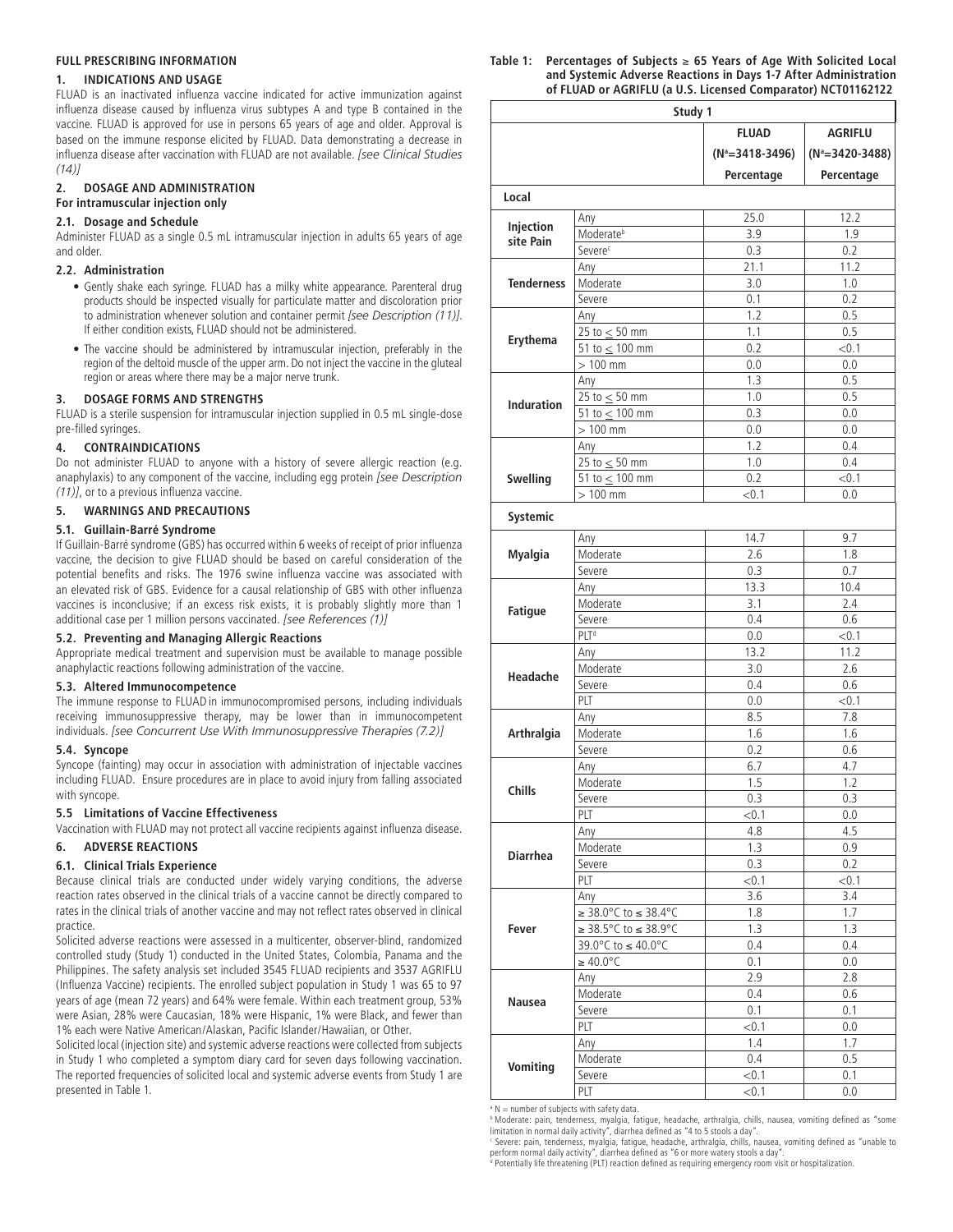Unsolicited Adverse Events (AEs): The clinical safety of FLUAD was assessed in fifteen (15) randomized, controlled studies. The total safety population in these trials included 10,952 adults 65 years of age and older, comprising 5,754 who received FLUAD and 5,198 who received other US licensed influenza vaccines. The percentage of subjects with an unsolicited AE within 30 days following vaccination was similar between vaccine groups (16.9% FLUAD vs. 18.0% active comparator).

Serious Adverse Events (SAEs) and Deaths: In Study 1, in which subjects were followed for SAEs and deaths for one year following vaccination (N=3,545 FLUAD, N=3,537 AGRIFLU), the percentages of subjects with an SAE were similar between vaccine groups (7% FLUAD vs. 7% AGRIFLU). Four SAEs (1 FLUAD and 3 AGRIFLU) were assessed as related to study vaccination over one year of observation and 2 of these occurred (1 FLUAD and 1 AGRIFLU) within 21 days following study vaccination. There were 98 deaths (n=52 FLUAD, n=46 AGRIFLU) over one year of which none occurred within the first 21 days following vaccination.

In 14 additional randomized, controlled studies, SAEs were collected over a 3 to 4-week period in 4 studies, over a 8-week period in 1 study, and over a 6-month period in 9 studies (N= 2,209 FLUAD, N=1,661 US licensed influenza vaccines). The percentages of subjects with an SAE within 30 days (1.1% FLUAD vs. 1.8% AGRIFLU) or within 6 months (4.3% FLUAD vs. 5.9% AGRIFLU) were similar between vaccine groups. The percentages of deaths within 30 days (0.3% FLUAD vs. 0.6% active comparator) or within 6 months (1.0% FLUAD vs. 1.5% active comparator) were also similar..

Adverse Events of Special Interest (AESIs): Rates of new onset neuroinflammatory and immune mediated diseases were assessed in a *post hoc* analysis of the 15 randomized controlled studies over the time periods specified above for SAEs. The percentage of subjects with an AESI at any time after vaccination was similar between vaccine groups (0.9% FLUAD vs. 0.9% active comparator). There were no notable imbalances for specific AESIs.

Safety of Annual Revaccination: In 5 of the randomized, controlled trials, subjects were followed for SAEs and deaths for 6 months following revaccination (N=492 FLUAD, N=330 US licensed and non-US licensed influenza vaccines). After the second annual vaccination, the percentages of subjects with an SAE were similar between vaccine groups (6.1% FLUAD vs. 5.5% comparator influenza vaccines); 23 deaths (n=17 FLUAD, n=6 comparator influenza vaccines) were reported. Causes of death included cardiovascular events, malignancy, trauma, gastrointestinal disorders, and respiratory failure. Clinical characteristics of the deaths, including the variable causes, timing since vaccination, and underlying medical conditions, do not provide evidence for a causal relationship with FLUAD.

### **6.2. Postmarketing Experience**

The following adverse events have been spontaneously reported during post-approval use of FLUAD in Europe and other regions since 1997. Because these events are reported voluntarily from a population of uncertain size, it is not always possible to reliably estimate their frequency or establish a causal relationship to the vaccine.

### **Blood and lymphatic system disorders:**

Thrombocytopenia (some cases were severe with platelet counts less than 5,000 per mm3 ), lymphadenopathy

#### **General disorders and administration site conditions:**

Extensive swelling of injected limb lasting more than one week, injection site cellulitislike reactions (some cases of swelling, pain, and redness extending more than 10 cm and lasting more than 1 week)

#### **Immune system disorders:**

Allergic reactions including anaphylactic shock, anaphylaxis and angioedema

**Musculoskeletal and connective tissue disorders:**

Muscular weakness

# **Nervous system disorders:**

Encephalomyelitis, Guillain-Barré Syndrome, convulsions, neuritis, neuralgia, paraesthesia, syncope, presyncope

#### **Skin and subcutaneous tissue disorders:**

Generalized skin reactions including erythema multiforme, urticaria, pruritis or nonspecific rash

#### **Vascular disorders:**

Vasculitis with transient renal involvement

#### **7. DRUG INTERACTIONS**

# **7.1. Concomitant Use With Other Vaccines**

There are no data to assess the concomitant administration of FLUAD with other vaccines. If FLUAD is given at the same time as other injectable vaccine(s), the vaccine(s) should be administered at different injection sites.

Do not mix FLUAD with any other vaccine in the same syringe.

# **7.2. Concurrent Use With Immunosuppressive Therapies**

Immunosuppressive or corticosteroid therapies may reduce the immune response to FLUAD.

# **8. USE IN SPECIFIC POPULATIONS 8.1. Pregnancy**

Pregnancy Category B: A reproductive and developmental toxicity study has been performed in rabbits with a dose level that was approximately 15 times the human dose based on body weight. The study revealed no evidence of impaired female fertility or harm to the fetus due to FLUAD. There are, however, no adequate and well-controlled studies in pregnant women. Because animal reproduction studies are not always predictive of human response, this vaccine should be used during pregnancy only if clearly needed.

In a reproductive and developmental toxicity study, the effect of FLUAD on embryofetal and post-natal development was evaluated in pregnant rabbits. Animals were administered FLUAD by intramuscular injection twice prior to gestation, during the period of organogenesis (gestation day 7) and later in pregnancy (gestation day 20), 0.5 mL (45 mcg)/rabbit/occasion (approximately 15-fold excess relative to the adult human dose based on body weight). No adverse effects on mating, female fertility, pregnancy, embryo-fetal development, or post-natal development were observed. There were no vaccine-related fetal malformations or other evidence of teratogenesis.

#### **8.4. Pediatric Use**

The safety and effectiveness of FLUAD in the pediatric population have not been established.

#### **8.5 Geriatric Use**

Safety and immunogenicity of FLUAD have been evaluated in adults 65 years of age and older. *[See Adverse Reactions (6.1) and Clinical Studies (14)]*

#### **11. DESCRIPTION**

FLUAD (Influenza Vaccine, Adjuvanted), a sterile suspension for intramuscular injection, is a trivalent, inactivated influenza vaccine prepared from virus propagated in the allantoic cavity of embryonated hens' eggs inoculated with a specific type of influenza virus suspension.

Each 0.5 mL dose contains at least 15 mcg of hemagglutinin (HA) from each of the following three influenza strains recommended for the 2018/2019 influenza season; A/Singapore/GP1908/2015 IVR-180 (H1N1) (A/Michigan/45/2015 like virus ); A/Singapore/INFIMH-16-0019/2016 IVR-186 (H3N2) (A/Singapore/INFIMH-16-0019/2016 like virus); B/Maryland/15/2016 (B/Colorado/06/2017 like virus) and also contains MF59C.1 adjuvant (MF59®), a squalene based oil-in-water emulsion. Each of the strains is harvested and clarified separately by centrifugation and filtration prior to inactivation with formaldehyde. The inactivated virus is concentrated and purified by zonal centrifugation. The surface antigens, hemagglutinin and neuraminidase, are obtained from the influenza virus particle by further centrifugation in the presence of cetyltrimethylammonium bromide (CTAB). The antigen preparation is further purified.

FLUAD is prepared by combining the three virus antigens with the MF59C.1 adjuvant. After combining, FLUAD is a sterile, milky-white suspension supplied in 0.5 mL singledose pre-filled syringe. Each 0.5 mL dose contains 15 mcg of hemagglutinin (HA) from each of the three recommended influenza strains and MF59C.1 adjuvant (9.75 mg squalene, 1.175 mg of polysorbate 80, 1.175 mg of sorbitan trioleate, 0.66 mg of sodium citrate dihydrate and 0.04 mg of citric acid monohydrate) at pH 6.9-7.7.

FLUAD may contain trace amounts of neomycin ( $\leq$  0.02 mcg by calculation), kanamycin  $(\leq 0.03$  mcg by calculation), barium  $(< 0.5$  mcg by calculation), and hydrocortisone (≤0.0025 ng) which are used during the initial stages of manufacture, as well as residual egg proteins (< 0.4 mcg), formaldehyde (≤ 10 mcg), or CTAB (≤ 12 mcg).

FLUAD does not contain a preservative.

The syringe, syringe plunger stopper and tip caps are not made with natural rubber latex. **12. CLINICAL PHARMACOLOGY**

# **12.1. Mechanism of Action**

Influenza illness and its complications follow infection with influenza viruses. Global surveillance of influenza identifies yearly antigenic variants. For example, since 1977, antigenic variants of influenza A (H1N1 and H3N2) viruses and influenza B viruses have been in global circulation. Specific levels of hemagglutination inhibition (HI) antibody titers induced by vaccination with inactivated influenza virus vaccine have not been correlated with protection from influenza illness. In some human studies, HI antibody titers of 1:40 or greater have been associated with protection from influenza illness in up to 50% of subjects. *[see References (2, 3)]*

Antibody against one influenza virus type or subtype confers limited or no protection against another. Furthermore, antibody to one antigenic variant of influenza virus might not protect against a new antigenic variant of the same type or subtype. Frequent development of antigenic variants through antigenic drift is the virologic basis for seasonal epidemics and the reason for the usual change of one or more new strains in each year's influenza vaccine. Therefore, inactivated trivalent influenza vaccines are standardized to contain the hemagglutinin of influenza virus strains (two subtypes A and one type B), representing the influenza viruses likely to be circulating in the United States in the upcoming winter.

Annual influenza vaccination is recommended because immunity declines during the year after vaccination, and because circulating strains of influenza virus change from year to year.